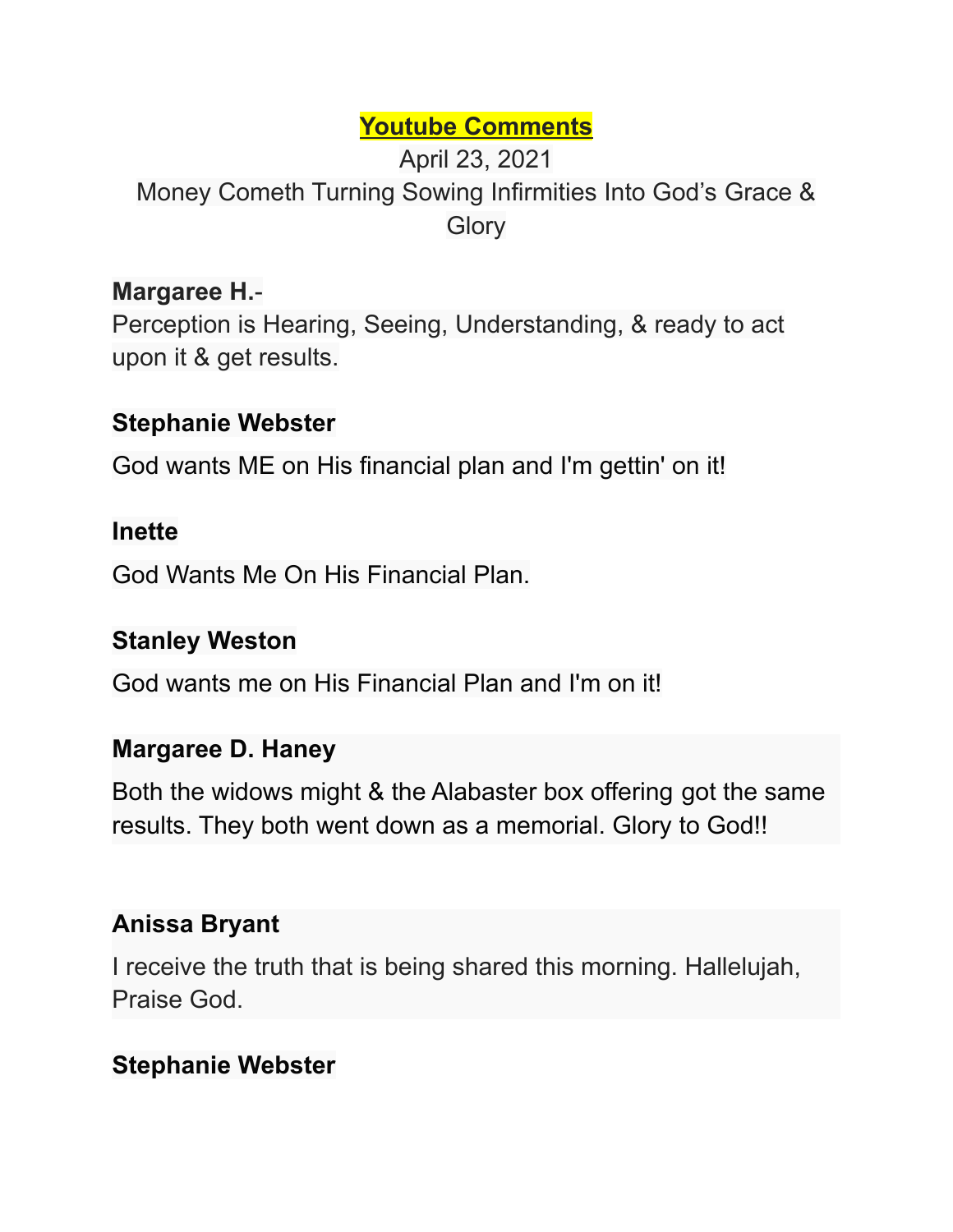I will sow on my level IN FAITH

#### **Margaree D. Haney**

Yes Sir

### **Felicia E Jones**

The enemy don't and never will understand the Seed

#### **Eileen Myers**

Enemy do not understand the seed. That's a mystery.

# **Carolyn T Wynn**

**GLORY** 

#### **Margaree D. Haney**

He got up on the 3rd. Day

#### **Lisa R Mitchell**

Excellent word Apostle!

#### **Inette**

AMEN!

### **Rechelle Winfield**

Yes Sir

#### **Anita Nettles**

The seed seems insignificant but it carries alot of power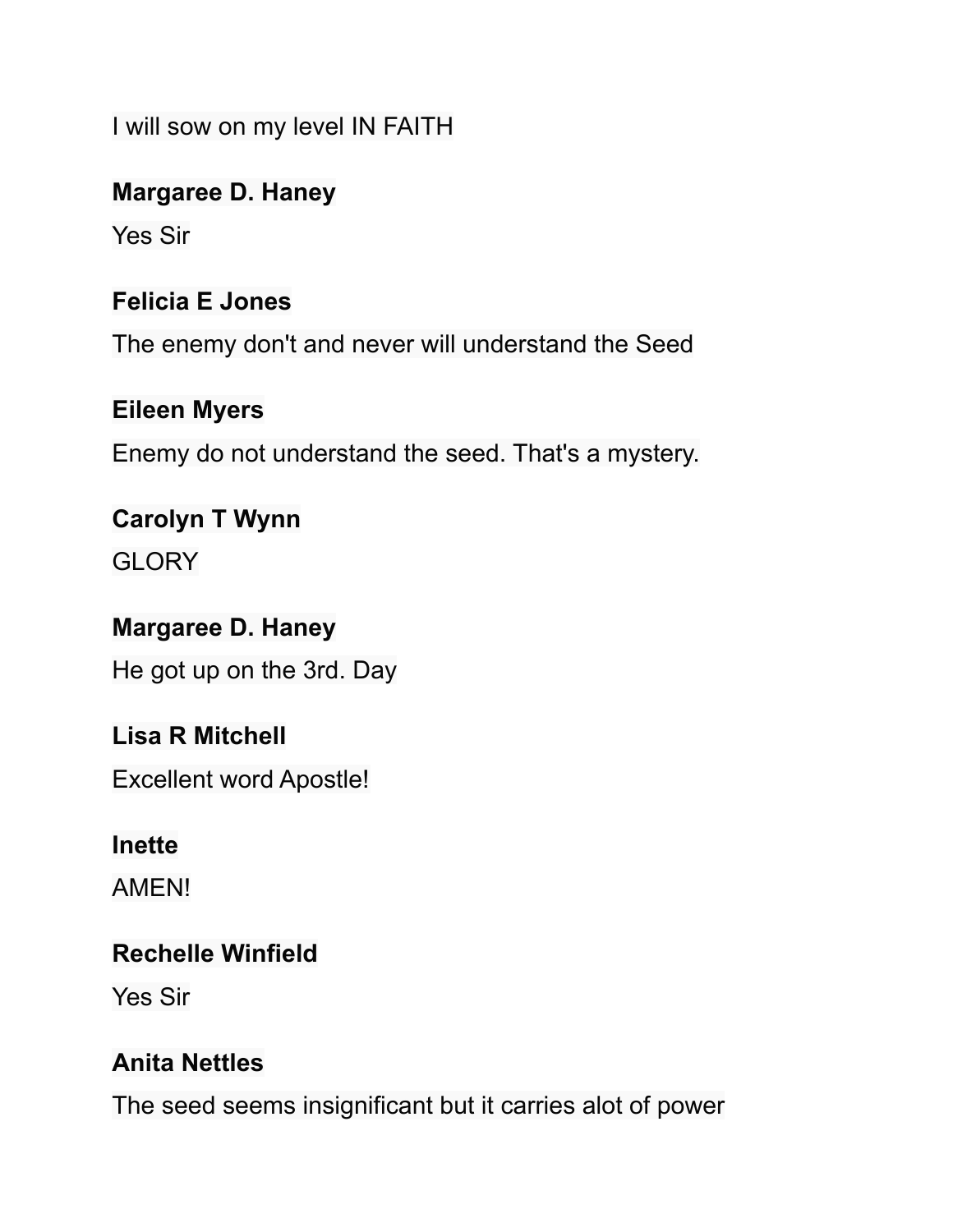**Cathy smith**

Amen

## **Felicia E Jones**

Money Cometh

## **Aryene Redwine**

That's Good Apostle!!

### **Roland Williams**

The widows mite and alabaster bend got the same report. Wow

### **Margaree D. Haney**

The seed is NOW!!! It's where your heart at.

### **Margaree D. Haney**

There are places God gone take you in finances you not gone be able to explain. Glory to God!!

### **Eileen Myers**

Follow the principles Apostle gives us from GOD.

### **Queen Jones**

Thank You Father For Taking Me To That Place Where I Am Not Able To Explain It.

## **Sallie Cupit**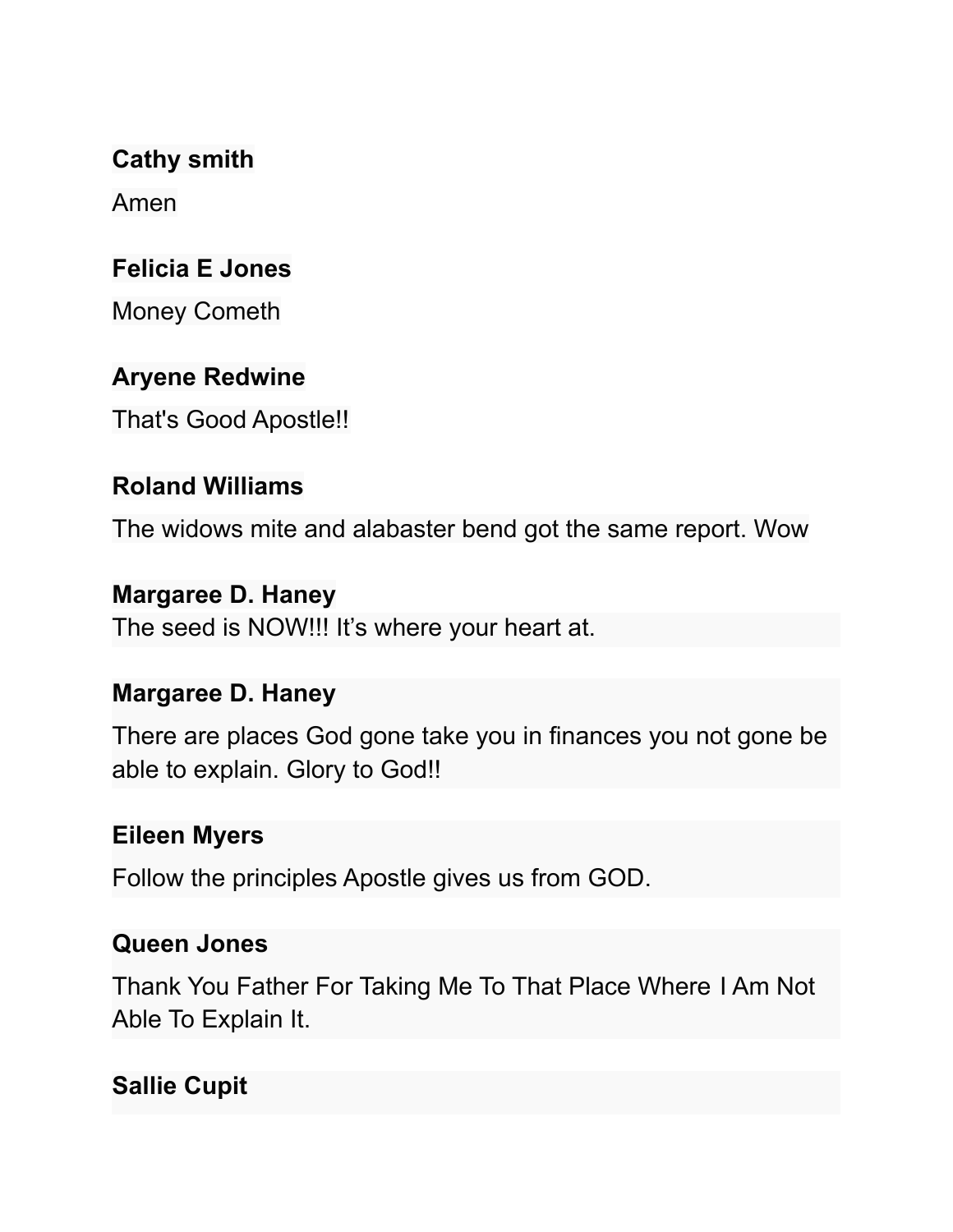Thank you for your grace and making my finances strong

#### **Barbara Thomas**

The seed takes you in financial glory

#### **Stanley Weston**

Infirmed seed will turn strong in due season.

#### **Felicia E Jones**

Thank You Lord for Grace, Mercy, Glory

## **Chanel Robinson (said 8 times)**

God's grace and glory is about to wrap around my finances. I receive Lord.

### **Jaquistia Freeman**

The angels are rearranging my finances! I will stay humble!!

#### **Margaree D. Haney**

You must pass your seed training test at every level.

#### **Felicia E Jones**

Fresh anointing on my finances I want to bring Glory to God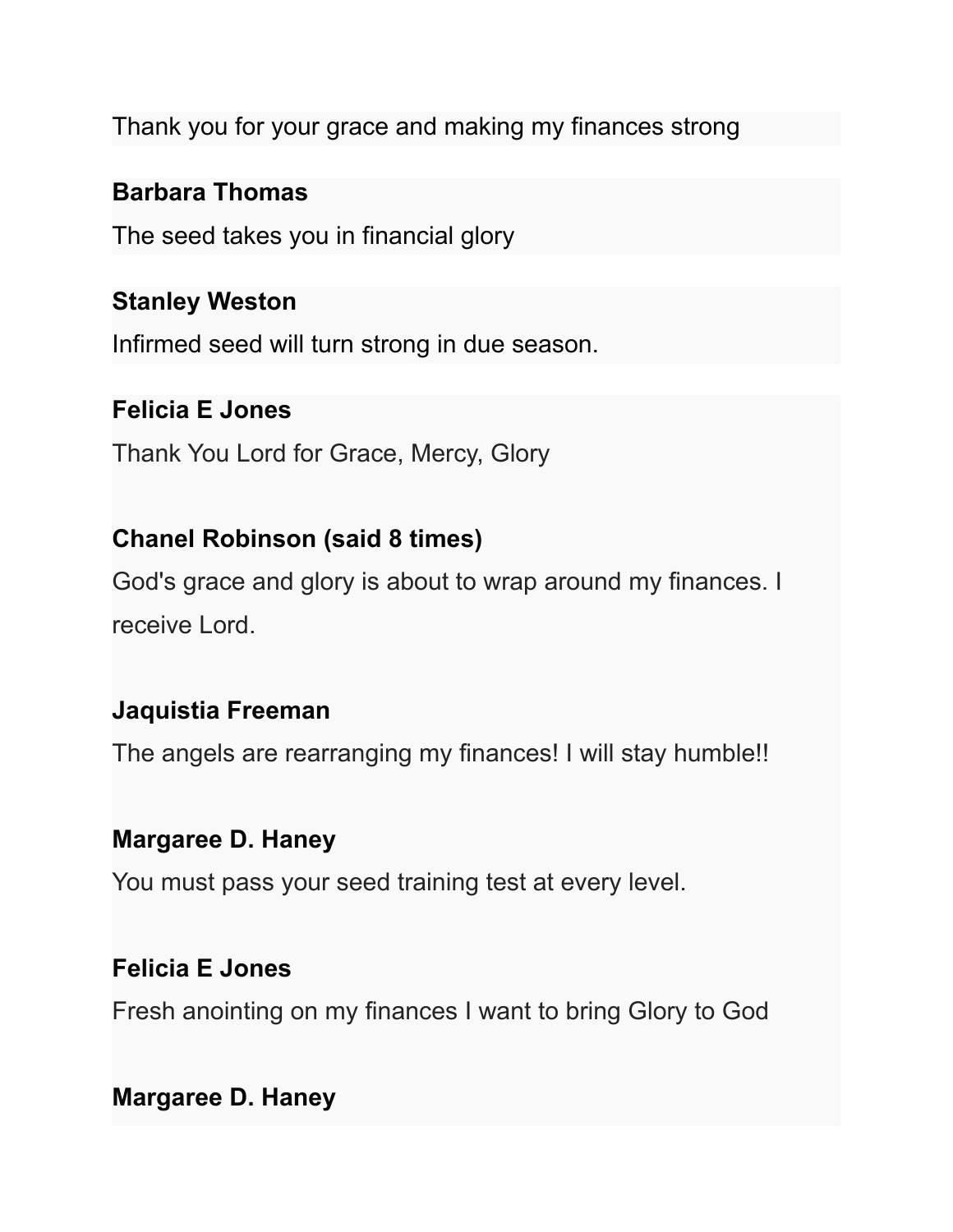Hallelujah Glory to God. I confess a change is being made in my finances right now. A fresh anointing is on my finances cause I want to bring Glory to God.

### **Margaree D. Haney**

Sowing is the kingdom investment plan to prove financial stewardship.

## **Margaree D. Haney**

Same opportunity. The one with 5 & the one with 2 had. Somewhere he missed a class.

## **Stephanie Webster**

Don't do it Apostle! We have to be responsible.

# **Chanel Robinson**

If it's not happening it's something I'm not doing

## **Stanley Weston**

Yes Sir keep the pressure on me!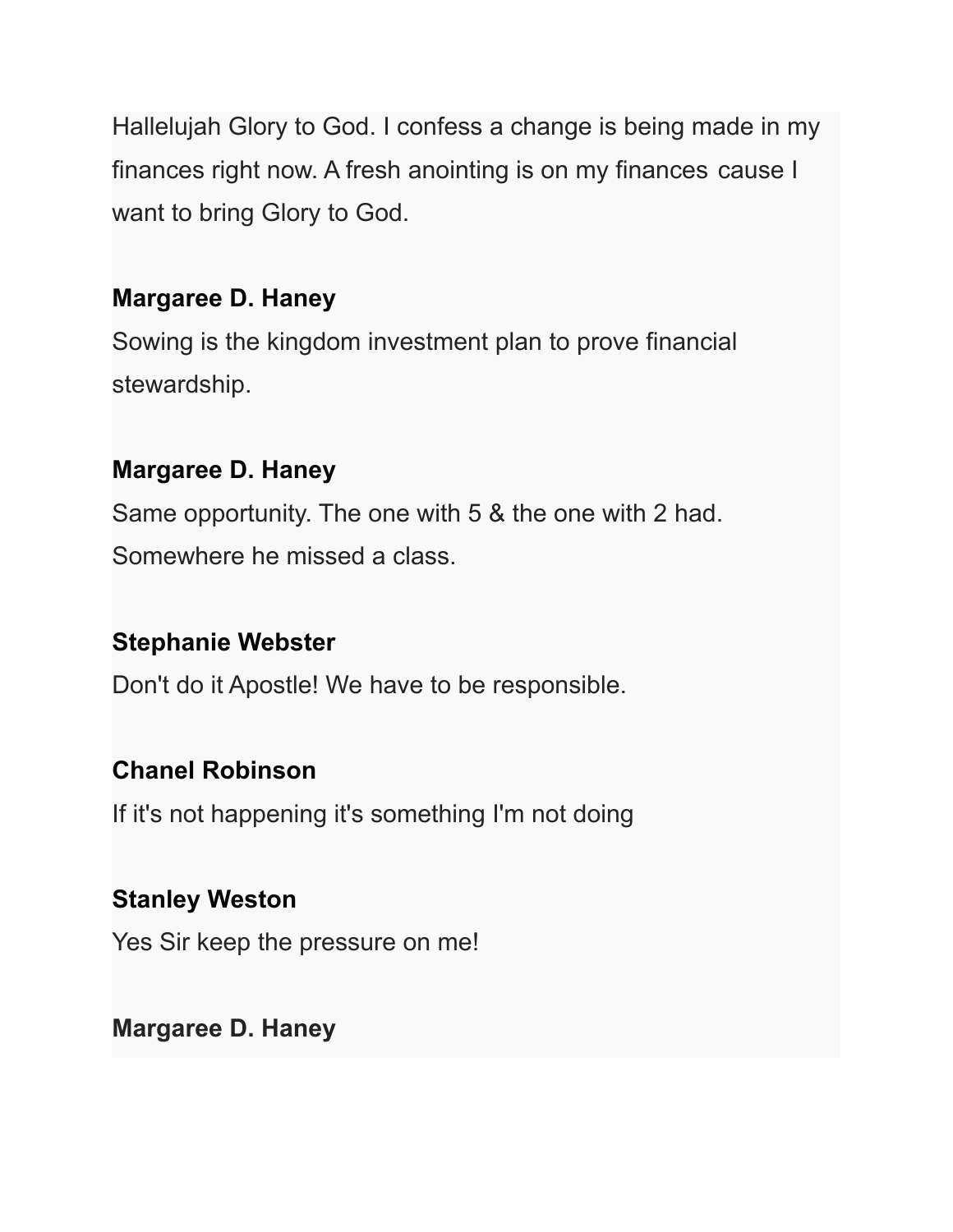Keep the pressure on I appreciate it. Thank you so much. We receive. Yes Sir we can do it.

## **Margaree D. Haney**

Lot didn't learn the lesson.

## **dguapa@yahoo.com**

Keep your shoulder to the plow!

## **Gail Boyd**

Yes Apostle, hold us accountable for receiving the blueprint straight from God.

## **Maude Scroggins**

Ohhh Jesus, help me keep good sense to listen.

## **Margaree D. Haney**

Lot didn't have sense enough to know he was where he was connected to Abraham.

## **Carmen Crowe**

Apostle is a revelator not a dictator! Hallelujah!

## **Chanel Robinson**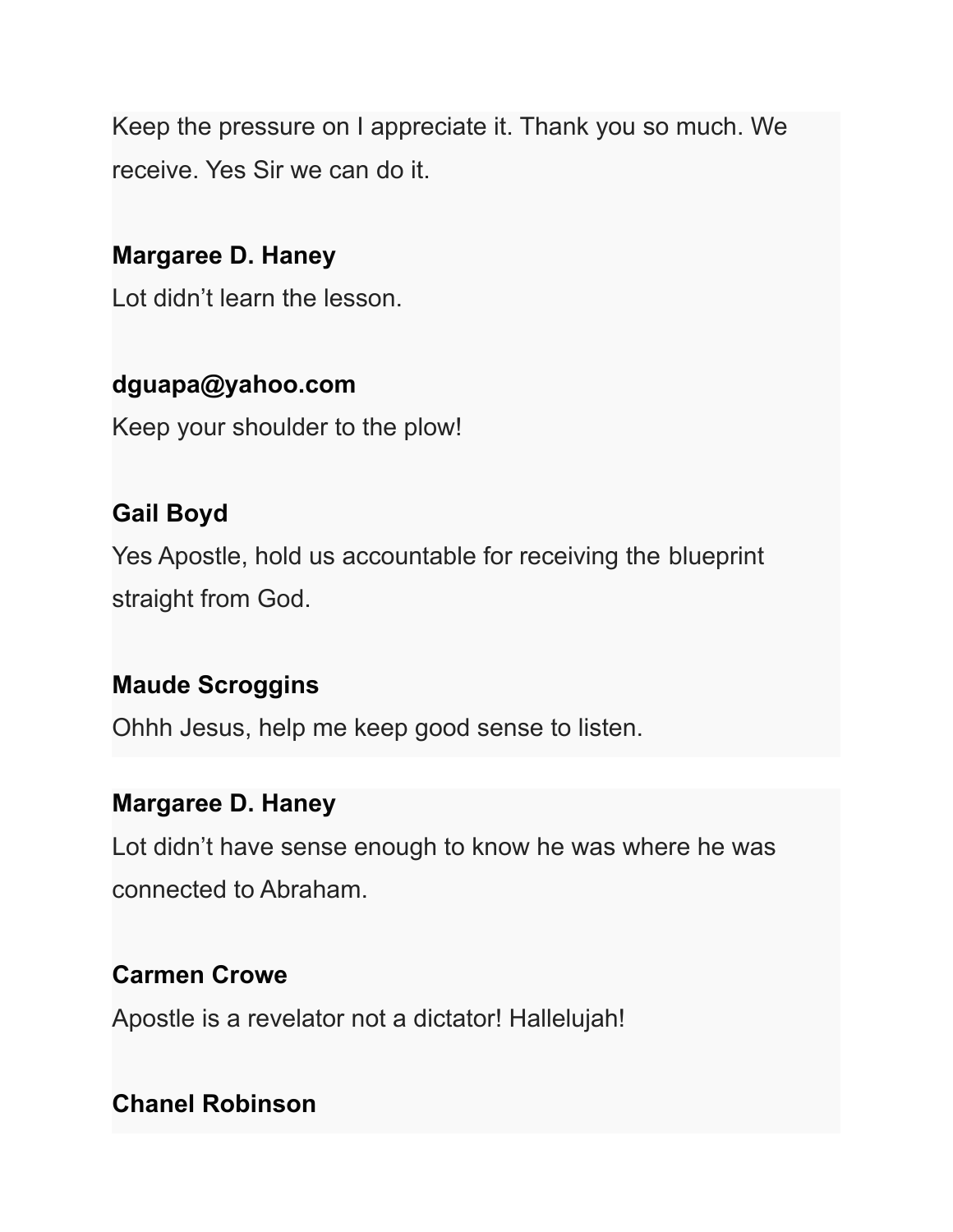Don't turn a privilege into a problem

### **Margaree D. Haney**

You left before I can get you there. ~ Apostle Thompson

#### **Debbie Roberson**

Wow! Progress Properly

#### **Queen Jones**

I Hear You Apostle. I Shall Move On God's Timing.. Thank You Apostle.

### **Gail Boyd**

Keep coming with that Truth Man of God.

#### **Jerry Robertson**

Powerful Revelation and Personal Insight

### **Brenda Davis**

Thank You for the lessons and the connection Apostle Thompson.

I Thank God For You and this ministry

**Lisa M Mayo**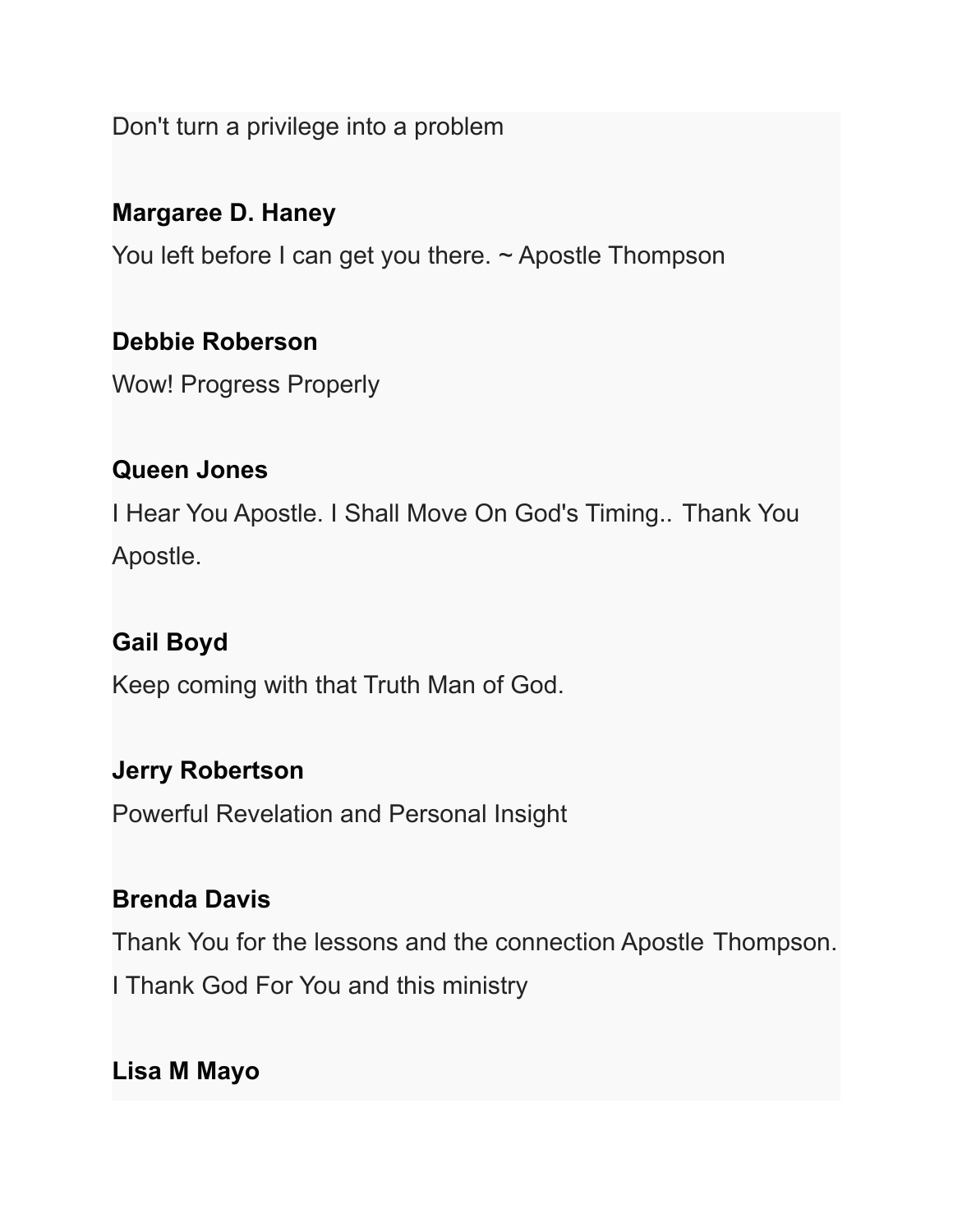# I AM STICKING WITH YOU APOSTLE

## **Margaree D. Haney**

Don't be frail about the size of your seed. Maybe you're stuck because you have not made the leap as you should.

# **Letricia Staten**

Stuck because of not making the leap

## **Margaree D. Haney**

From infirmities in your finances to Grace & The Glory.

## **Margaree D. Haney**

Sowing stewardship is sowing in Gods word, will, way, work, & wisdom.

# **dguapa@yahoo.com**

Strong meat! Thank You LORD! Continue to bless Apostle with the anointing!

# **Melanie Aubry**

Thank you Apostle!! You are truly a Blessing giving us this truth and revelations!!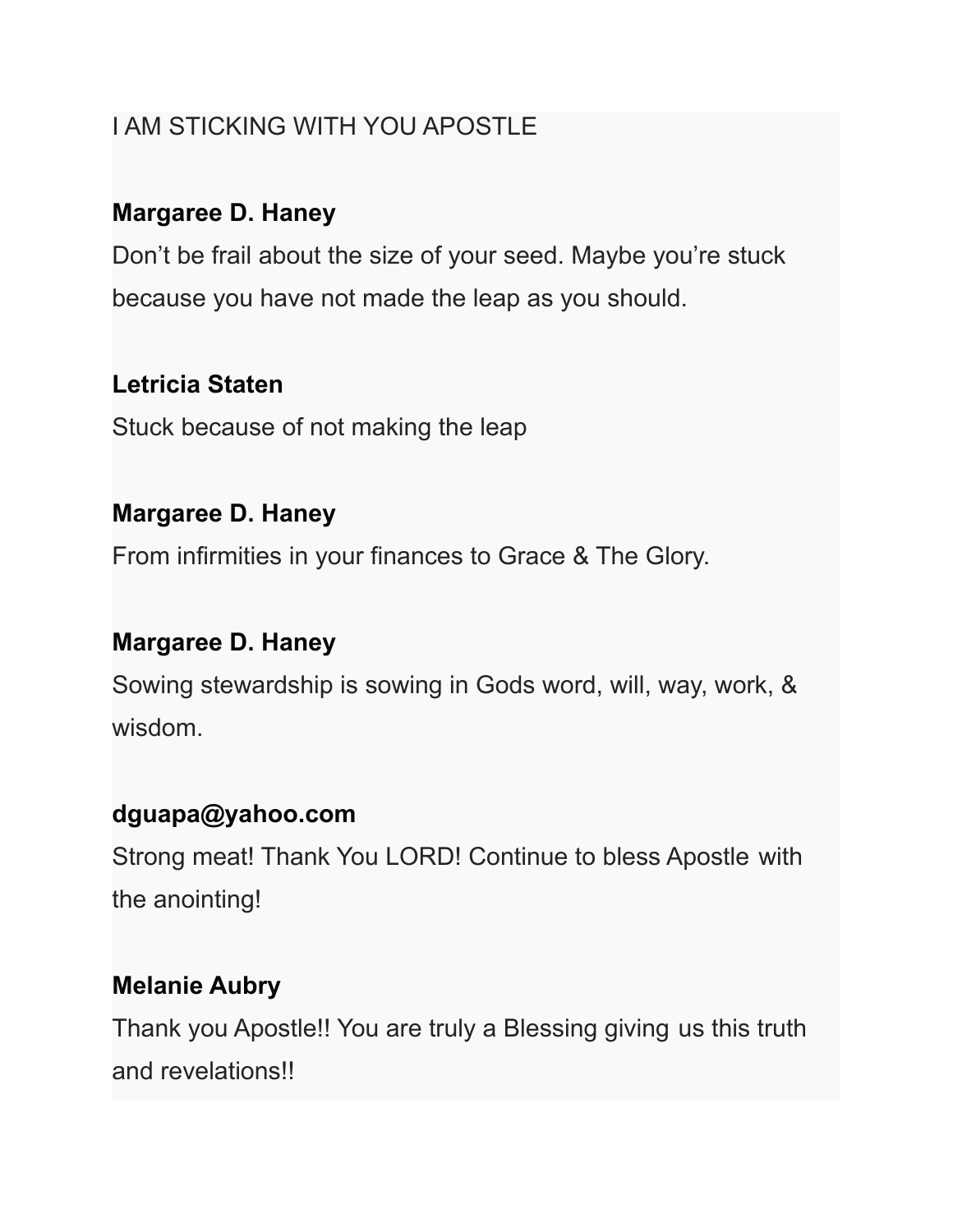#### **Queen Jones**

I Shall Not Miss A Training Class. Hallelujah

### **Margaree D. Haney**

Galatians 6:6-9 Sowing is so important. Don't panic in training. Learn how to pass your sowing strengthening class.

## **Victoria Dixon (said 7 times)**

I got a ladder too

## **Miracle Lotus**

Miracle got a ladder too, I got a slingshot and 5 stones enough to cut the head of Satan in the Name of King Jesus. Amen

### **Quintavious Berry (said 5 times)**

Yes sir !! You are not free until you are debt free !

# **Simone Pugh**

Thank you Apostle good word I receive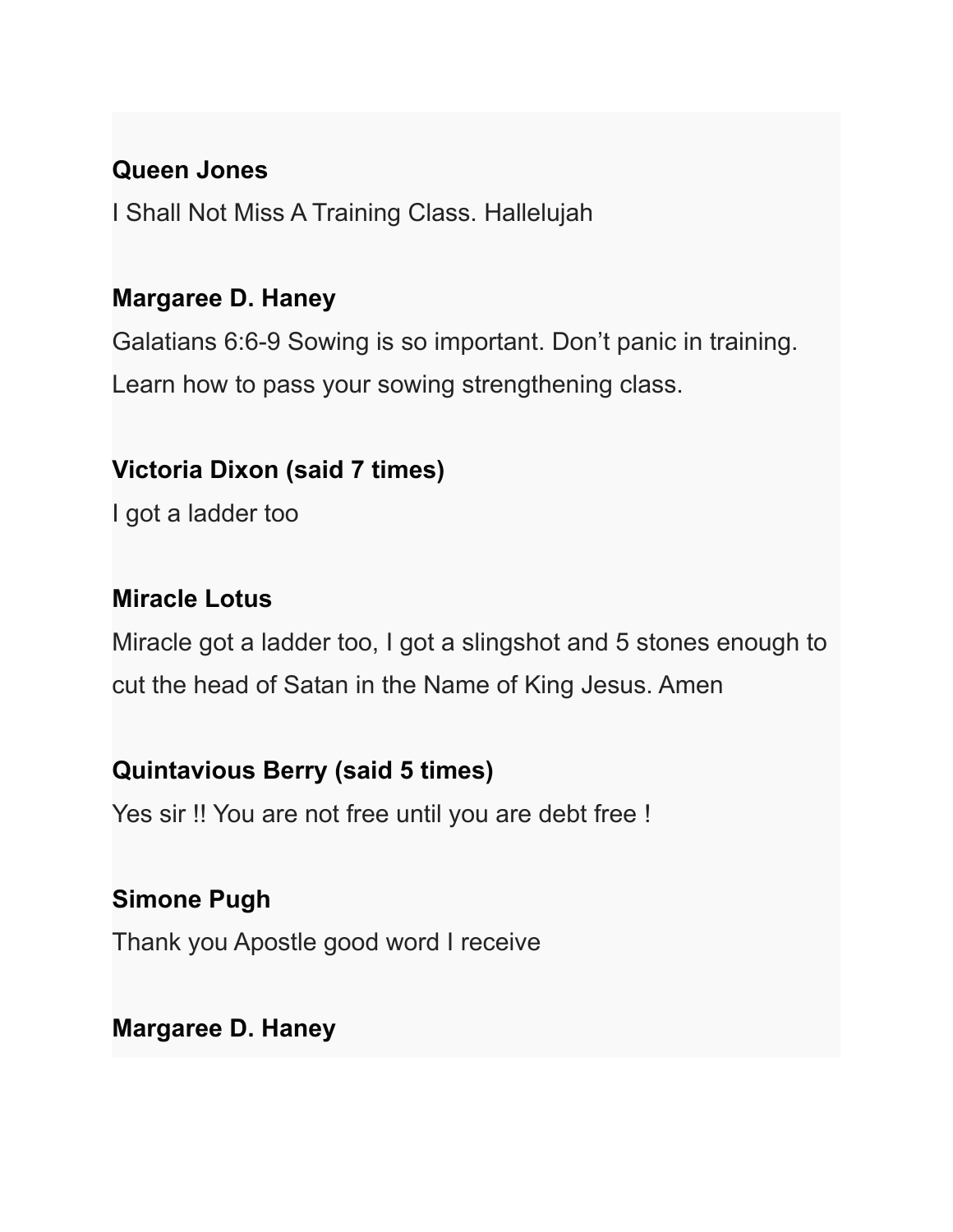WOW!!! All things work together for good. To them that love God & called into his purpose.

## **dguapa@yahoo.com**

I am Privileged!!! Thank you so much LORD! Thank you for Apostle.

#### **Inette**

Abundance of Money!

## **Tiffany Magee**

Thank you Apostle for not hiding your blessing!!!

## **Carlesha Suggs**

I refuse to go ahead of time

# **RUDOLPH PAYNE**

I AM A SUPERNATURAL SOWER RIGHT NOW. THANK YOU HOLY GHOST AND APOSTLE.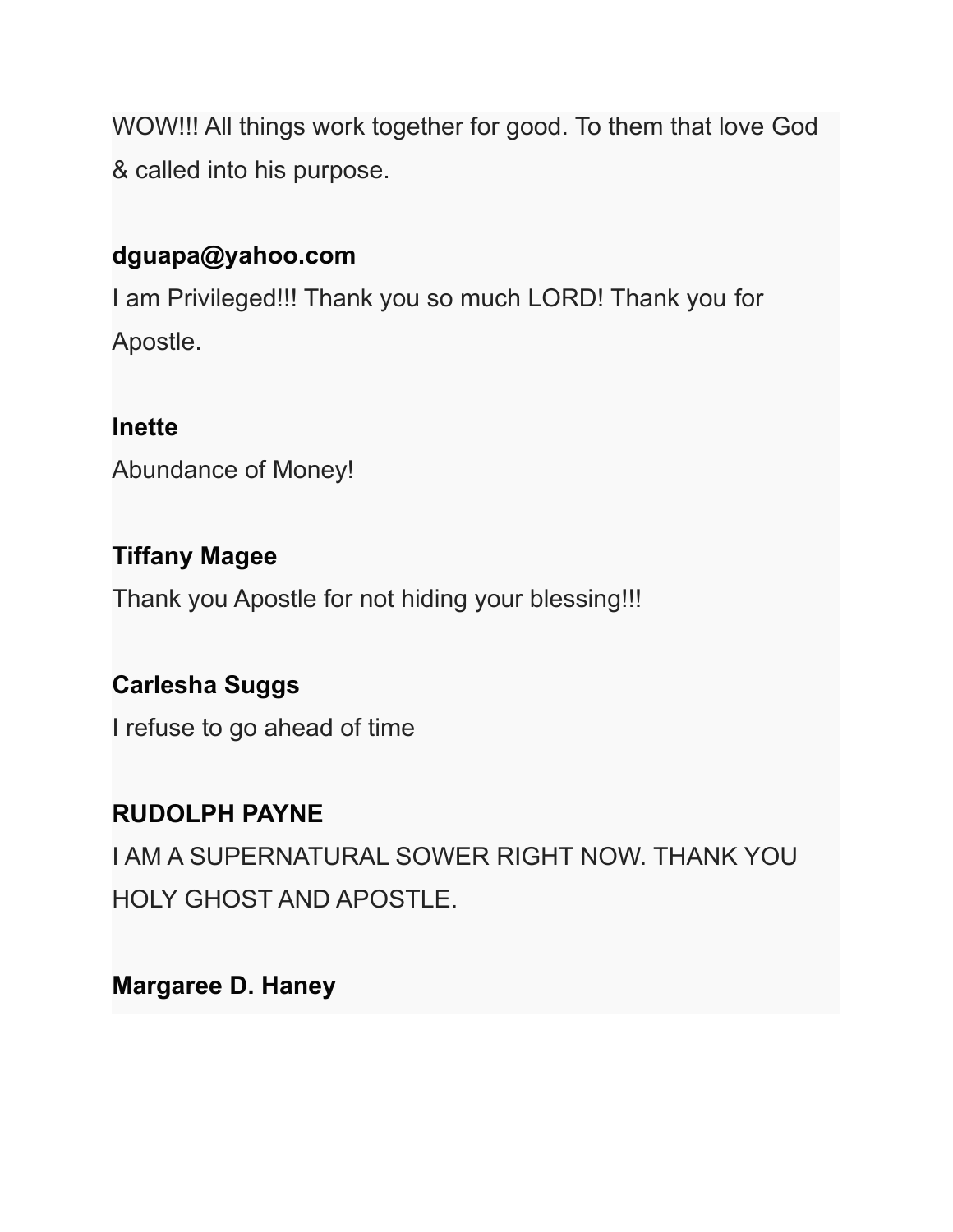M o n e y It's nothing wrong with not having to cook, clean up. etc. Nothing wrong with not hiding it. Amen we receive Apostle. & We won't go ahead of time.

## **Debbie Roberson**

Let the Lord be magnified Apostle. I receive.

## **Brenda Davis (said 4 times)**

I Receive. Pass The Test.

## **Gail Boyd**

Thank You for the vessel Lord, fill him back up.

### **Chanel Robinson**

Don't try to be like nobody else. Be like myself and pass the test.

### **Alice R Wilson**

Thank you Apostle for the True Living Word of God. Sir!!!

### **Chanel Robinson**

Thank you Lord for what you said to me through the Apostle. I will obey.